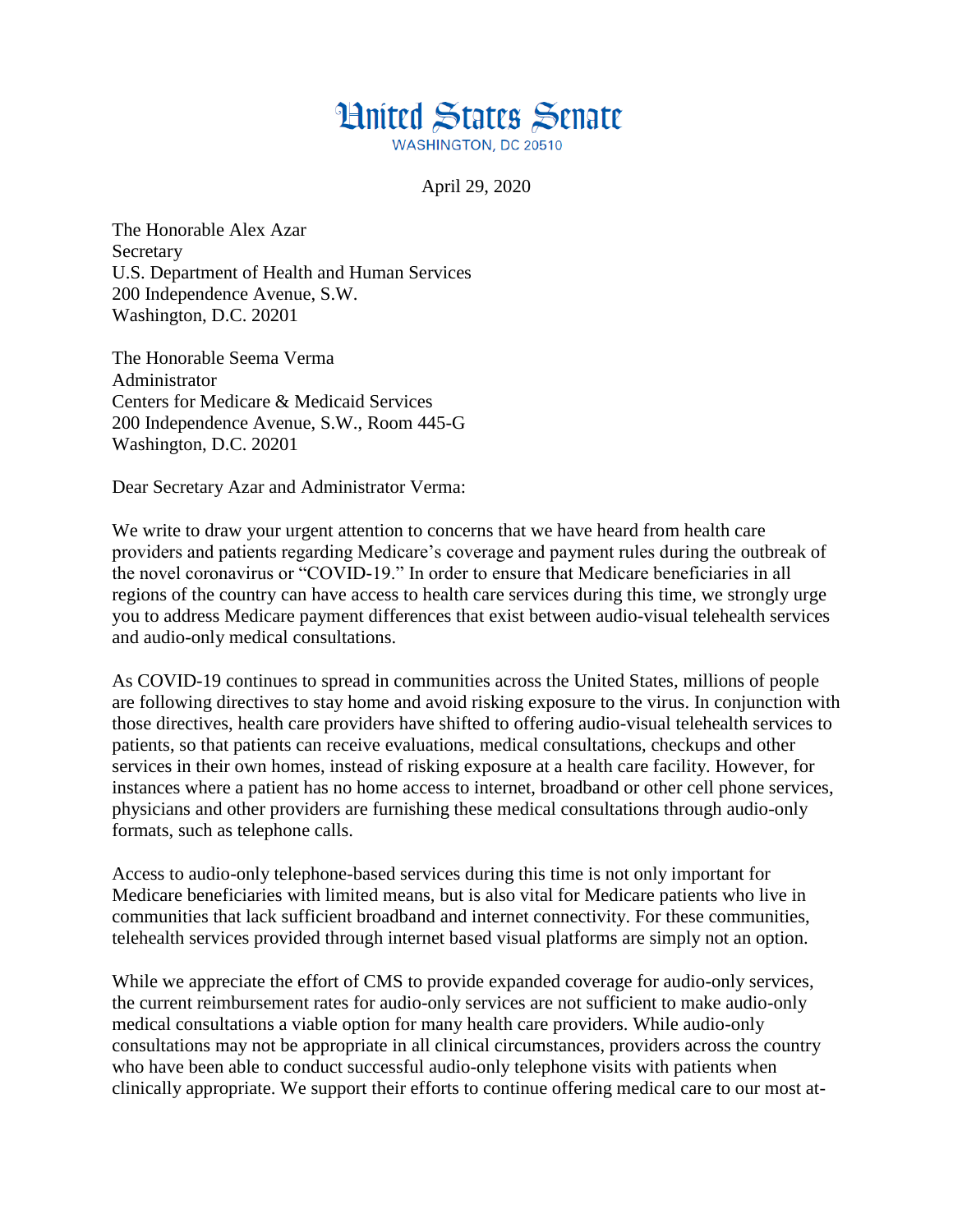risk populations in their homes and ask that CMS make this care sustainable for providers by ensuring sufficient payment for telephone consultations when clinically appropriate during the COVID-19 outbreak. Your access to healthcare should not be determined by your access to broadband when other approaches are available.

In light of this critical need to better support the provision of audio-only services for Medicare beneficiaries who may lack access to broadband or have limitations that prevent the use of audiovisual telehealth services during the COVID-19 outbreak, we urge you to:

- 1. Increase Medicare payment rates for telephone-based evaluation and management (E/M) codes (99441-99443) to bring payments for these codes equal to Medicare's established in person visit codes (99212-99214) that will ensure that patients without advanced video-sharing capabilities are able to get care virtually, while helping to sustain physician practices.
- 2. Immediately provide guidance to Medicare Administrative Contractors (MACs) to ensure that recent CMS guidance and rules are followed appropriately to enable the payment of telephone E/M claims.
- 3. Provide Members of Congress with a briefing on your efforts to address this issue by May 8, 2020.

We appreciate recent steps taken to expand telehealth for health care providers. Expanding access to telehealth services has been vital to our collective effort to respond to the COVID-19 crisis. In order to maximize the potential of at-home care during this public health emergency, CMS must provide adequate payment for audio-only services, in addition to audio-visual telehealth services. Thank you for your attention to this matter.

Sincerely,

feel Mauchung

Joe Manchin III Cindy Hyde-Smith

Deanne Shaheen

Jeanne Shaheen Jerry Moran

Cindy Hyle-Spith

United States Senator United States Senator

Jerry Moran

United States Senator United States Senator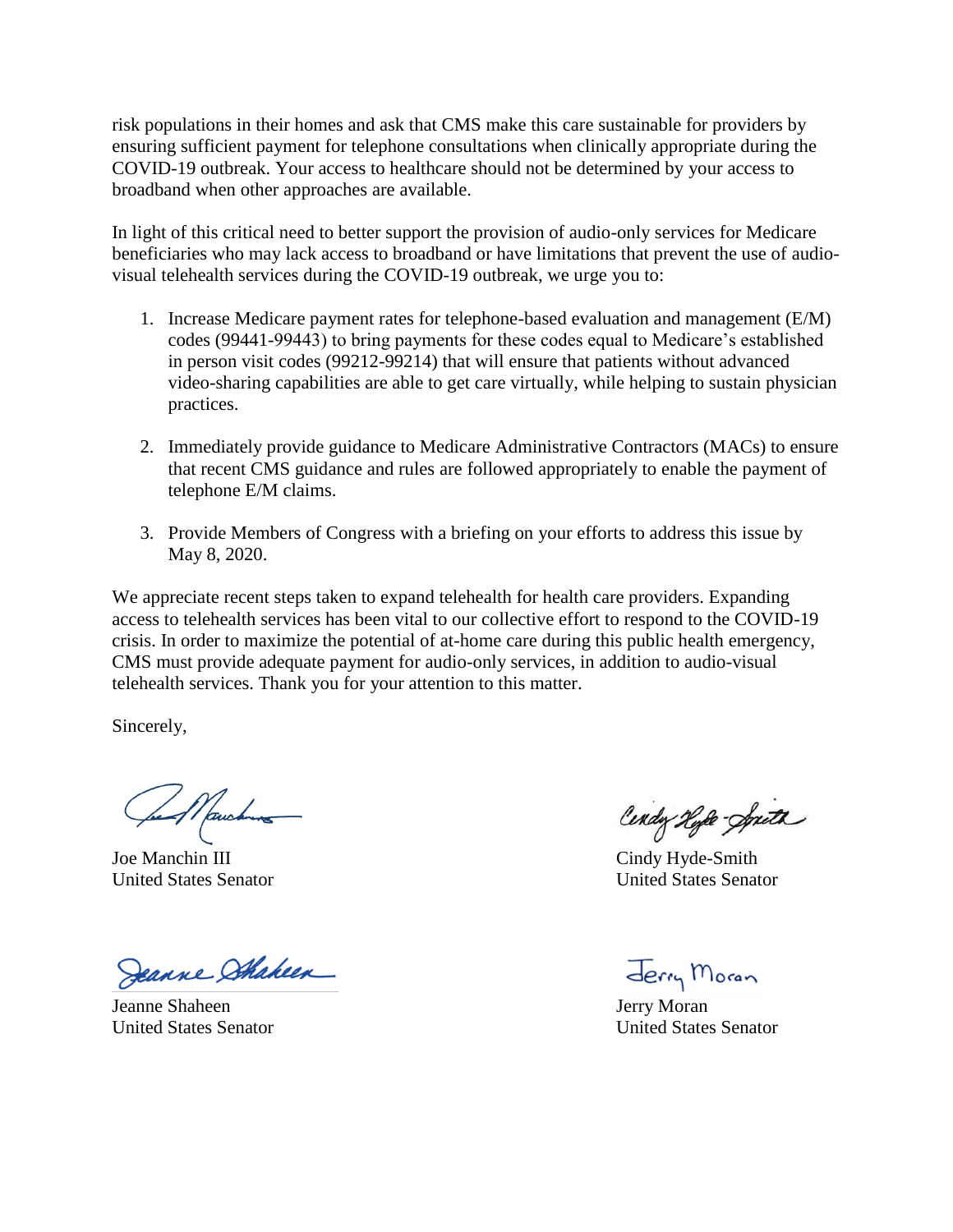Shilley Mone Capito

Shelley Moore Capito Kevin Cramer United States Senator United States Senator

Dan Sull  $\overline{\phantom{0}}$ 

Dan Sullivan Sherrod Brown Sherrod Brown United States Senator United States Senator

Victura

Elizabeth Warren Doug Jones

Bif Sanders

Bernard Sanders Jack Reed

Any Klobekan

Hein Lumer

Sherwood Ryown

United States Senator United States Senator

/s/ Jack Reed United States Senator United States Senator

Maggie Harran

Amy Klobuchar Margaret Wood Hassan United States Senator United States Senator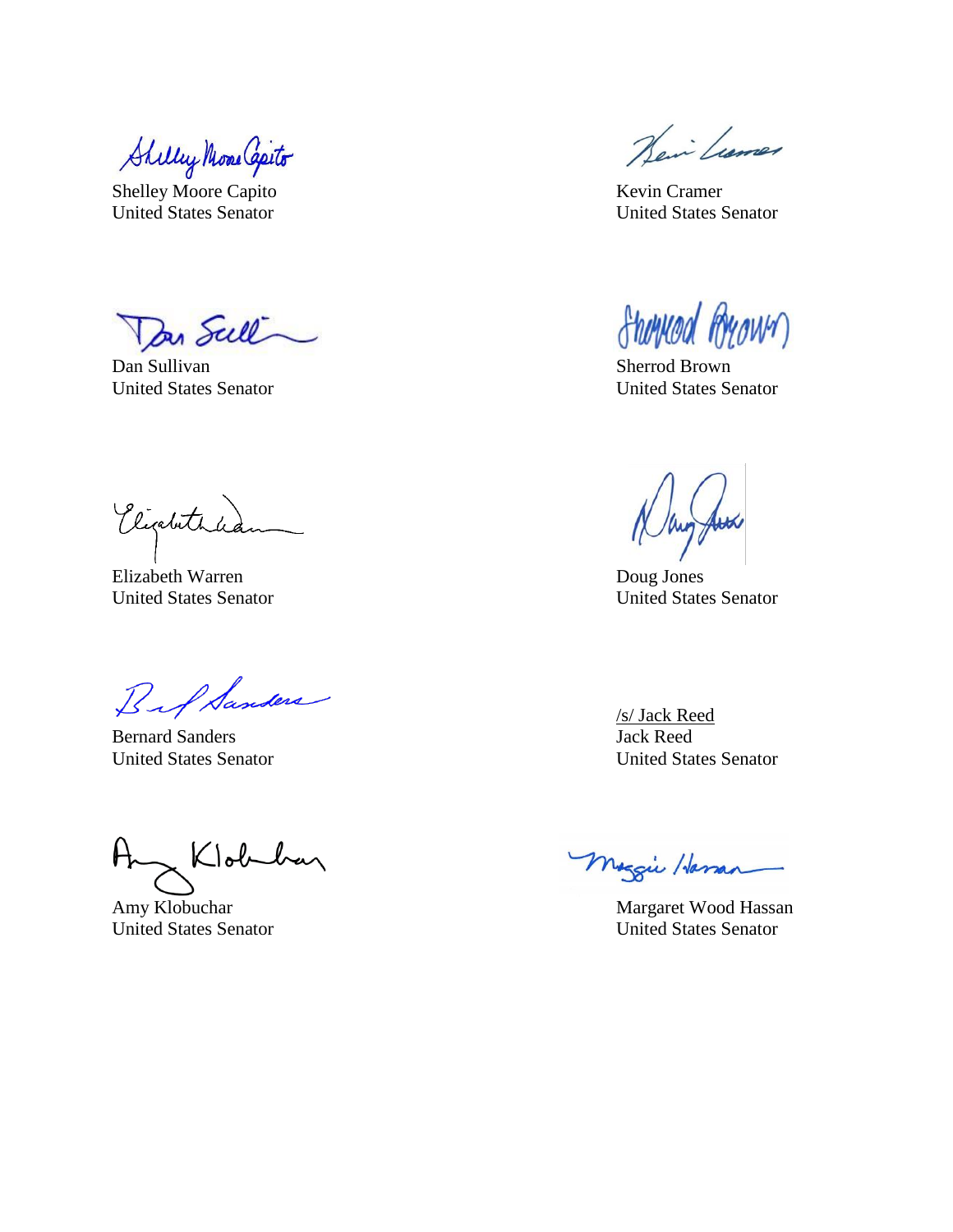Debbie Stabenow Kamala D. Harris

Tue Set

Tina Smith Roger F. Wicker United States Senator United States Senator

Kyrsten Sinema Susan Collins

Hill F. But

Michael F. Bennet **Lisa Murkowski** United States Senator United States Senator

John Borman

John Boozman David A. Perdue

lingues & Ving, f.

Angus S. King Jr. Patrick Leahy

Franald @

United States Senator United States Senator

Rogert. Wicker

Sevan M Collins

United States Senator United States Senator

Jan Nurbowske

Advisede

United States Senator United States Senator

Patrick Letty

United States Senator United States Senator